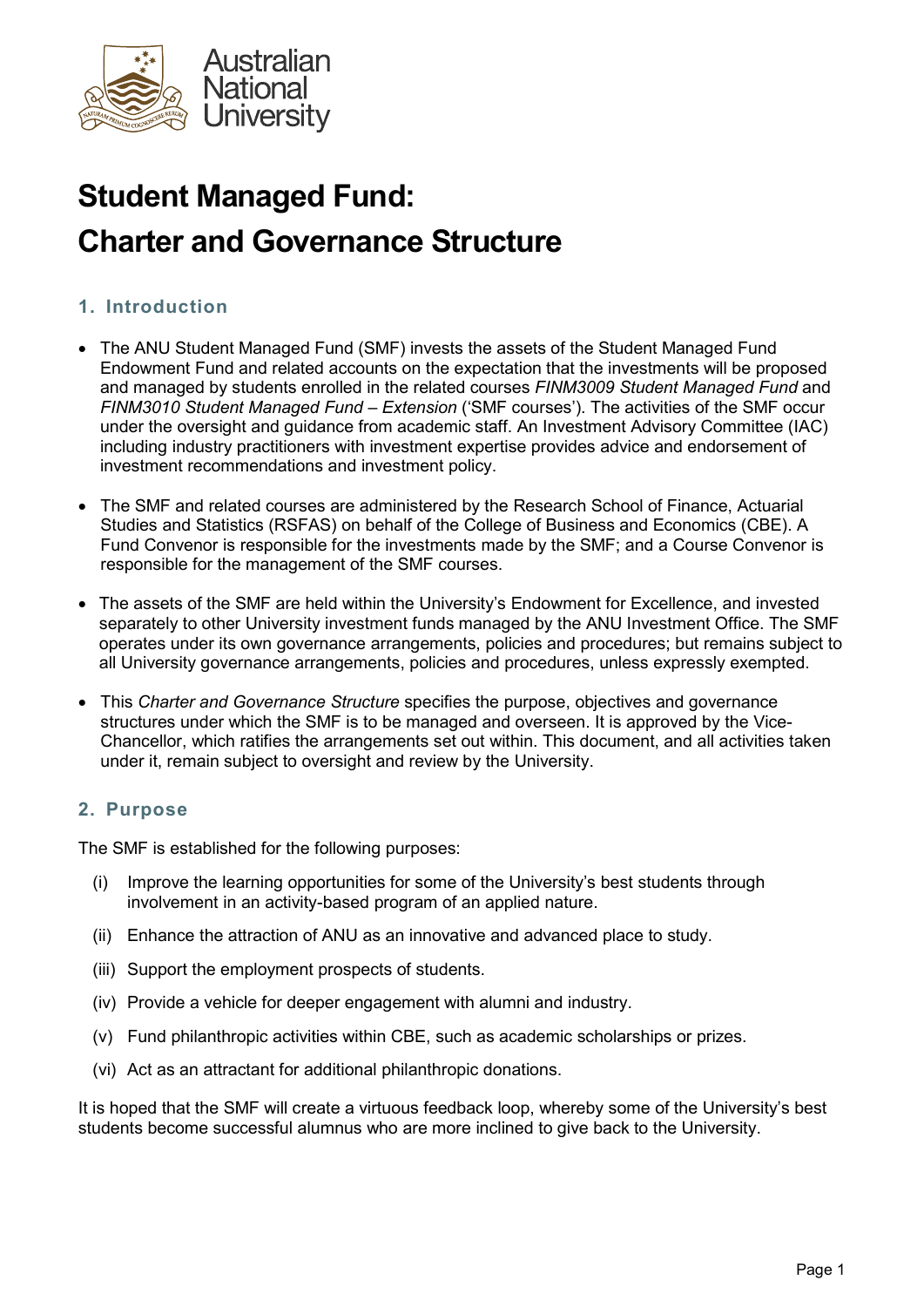# 3. Objectives

In pursuing these purposes, all parties involved in the management and oversight of the SMF are expected to work towards the following objectives:

- (A) Learning objectives: Assist students enrolled in the SMF courses to develop the following knowledge and skills:
	- Capacity to apply and communicate the process of managing money in pursuit of investment objectives.
	- Deep understanding of how the fund management industry operates.
	- Capacity to communicate and advocate recommendations for action in an applied setting.
	- Ability to operate in a team environment, including supervising and developing others.

Measured by: Student evaluations (SELT); feedback from IAC members

(B) Investment objective: Maximise the long-term trade-off between the expected value of funds invested, against the risk of sustained reduction in the real value of those funds. This objective implies generating a return at least equal to the sum of distribution rate and the inflation rate.

Measured by: The 5-year change in real value of funds invested, adjusted for fund inflows.

- (C) Developmental objectives:
	- Build the quantity and quality of engagement between the University, its alumni, and industry.
	- Attract additional donations.

Measured by: Number of external engagements, and any related feedback from external parties; amount and number of new donations.

# 4. SMF Management Groups and their Governing Rules

Three groups are involved in the management of the SMF and the SMF courses: convenors, the IAC, and students. Table 1 sets out the rules governing each group, including: composition, appointment and tenure, responsibilities, authorities, and accountability.

The following aspects are in addition to the governing rules appearing in Table 1:

- (i) Expected conduct All groups and individuals within the groups are expected to act in accordance with the University's Code of Conduct and the interests of the University, including ensuring that the University's reputation is at all times protected, if not enhanced. They are also expected to apply good analytical skills, objectively, sound judgment and diligence in managing or overseeing the SMF and its investments.
- (ii) Consistency with University policy and procedures Any operating rules specified by an SMF management group must be consistent with the University's policies and procedures.
- (iii) Convenors At least two members of the RSFAS academic staff are to be appointed as convenors. The Fund Convenor holds the delegation to make investments on behalf of the SMF as endorsed by the IAC; and is responsible for ensuring that the assets are managed in accordance with the policy of the SMF and the University, and any relevant laws and regulations. The Course Convenor is responsible for the management of the SMF courses. These positions may be held by the same person. The Fund Convenor is Chair of the IAC with a deciding vote, and a veto over recommended investments that contravene policy. A second convenor is appointed as a voting member of the IAC: it is envisaged this would be the Course Convenor unless this position is held by the same person as the Fund Convenor.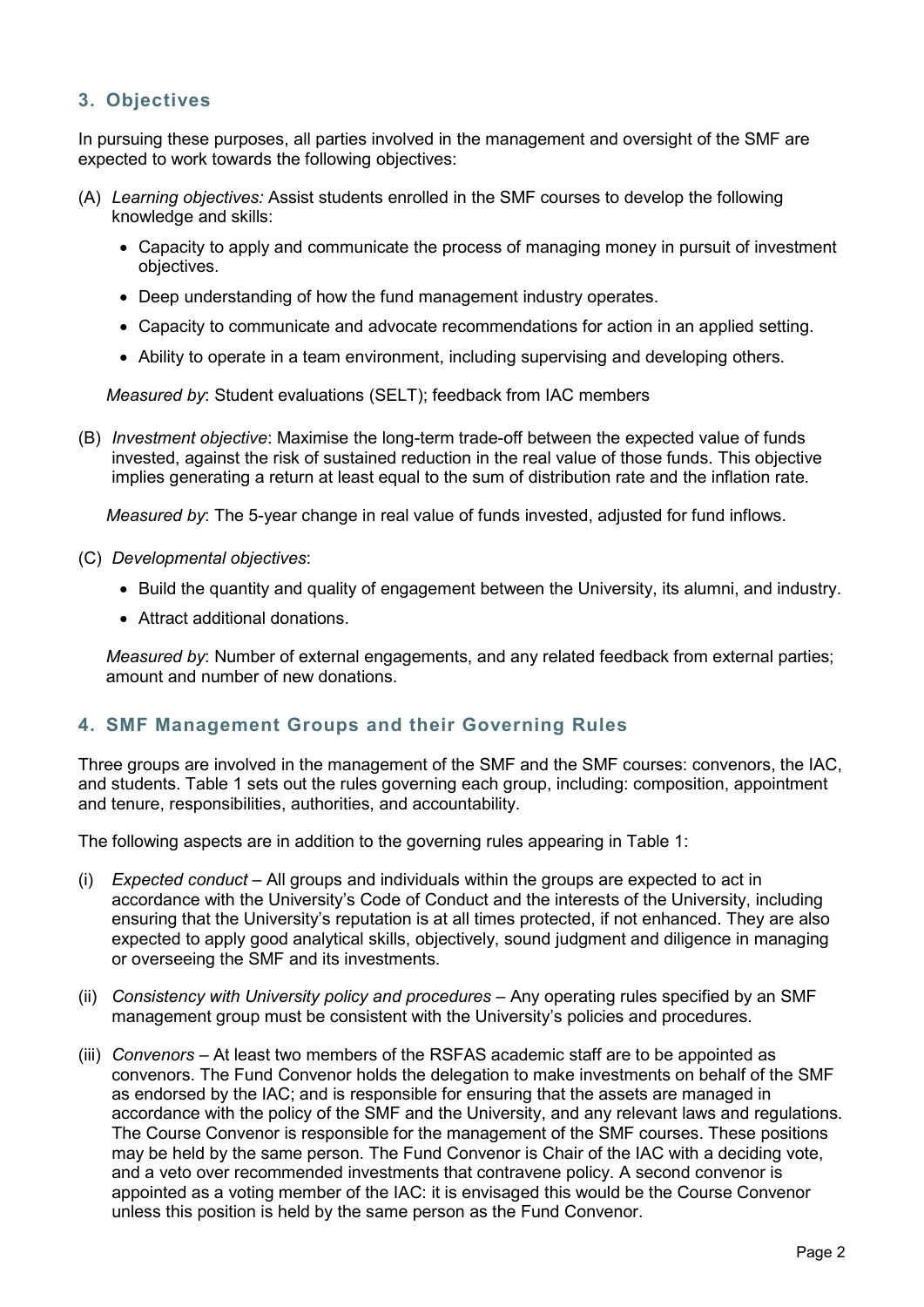- (iv) Students The role of students is to generate investment recommendations for consideration, develop investment processes, and assist the Fund Convenor and the IAC with the management and oversight of the SMF and its investments. In performing these functions, students are not acting as agents of the University. Two students will be appointed to perform key management roles of Chief Investment Officer (CIO) and Chief Risk Officer (CRO), with the assistance and guidance of the convenors. The CIO reports to the Course Convenor; while the CRO reports to the Fund Convenor. The responsibilities attached to these two roles are as follows:
	- (a) Chief Investment Officer (CIO)
		- Manage the SMF student group
		- Chair SMF team meetings comprising the convenors and the student group; and consult with the Course Convenor on the meeting agenda
		- Propose the investment process and related decision protocols
		- Propose investment recommendations to be presented to the IAC
		- Attend the IAC meeting in a non-voting capacity
	- (b) Chief Risk Officer (CRO)
		- Analysis of the portfolio for the purpose of risk management, reporting, and compliance monitoring with respect to investment policy and agreed processes
		- Interact with the agent holding the investments in trust in order to perform these functions
		- Attend the IAC in a non-voting capacity
- $(v)$  Student academic requirements Student academic requirements are set out in the course outlines for the SMF courses.

| <b>Attribute</b>        | <b>Convenors</b>                                                                                                                                                                                                                                                                                               | <b>Investment Advisory Committee</b>                                                                                                                                                                                                                                                                                                                                                                                             | <b>Students</b>                                                                                                                                                                                                                                                                                                                                                                                          |
|-------------------------|----------------------------------------------------------------------------------------------------------------------------------------------------------------------------------------------------------------------------------------------------------------------------------------------------------------|----------------------------------------------------------------------------------------------------------------------------------------------------------------------------------------------------------------------------------------------------------------------------------------------------------------------------------------------------------------------------------------------------------------------------------|----------------------------------------------------------------------------------------------------------------------------------------------------------------------------------------------------------------------------------------------------------------------------------------------------------------------------------------------------------------------------------------------------------|
| Composition             | • Minimum of two, from which<br>are appointed a Fund<br>Convenor and a Course<br>Convenor<br>• If the Fund Convenor and the<br>Course Convenor are the<br>same person, another<br>convenor will be appointed as<br>the second convenor member<br>of the IAC<br>• Convenors are RSFAS<br>academic staff members | • Between 8 and 12 members<br>comprising:<br>Two convenors:<br>- Fund Convenor (Chair, deciding<br>vote and right of veto)<br>- Second convenor (voting)<br>Two students (non-voting):<br>$-$ CIO<br>- CRO<br>Four to eight externals with<br>investment expertise (voting):<br>- Each external member may<br>nominate an alternate<br>- May include up to one other<br>ANU staff member                                         | • Student enrolment<br>numbers will be set each<br>semester by the RSFAS<br>Director of Education                                                                                                                                                                                                                                                                                                        |
| Appointment &<br>Tenure | • Appointed by Director of<br><b>RSFAS</b><br>• No defined tenure                                                                                                                                                                                                                                              | With respect to external members:<br>• Nominated by Director of RSFAS<br>• Approved and appointed by the<br>Dean of CBE<br>• Nominations to occur after<br>consultation with the convenors,<br>existing IAC members, and Alumni<br>Relations & Philanthropy<br>• Alternates must be approved by<br>the Director of RSFAS, in<br>consultation with the Fund<br>Convenor<br>• Tenure of three years; eligible for<br>reappointment | • By invitation from RSFAS<br>Director of Education, on<br>recommendation by the<br><b>Course Convenor</b><br>• Competitive selection<br>• Students are enrolled for<br>up to two semesters, with<br>overlapping cohorts each<br>comprising about 50% of<br>total enrolment.<br>• Students act as assistants<br>in the initial semester, then<br>progress to senior roles in<br>the subsequent semester. |

#### Table 1: Rules Governing the Three Main Groups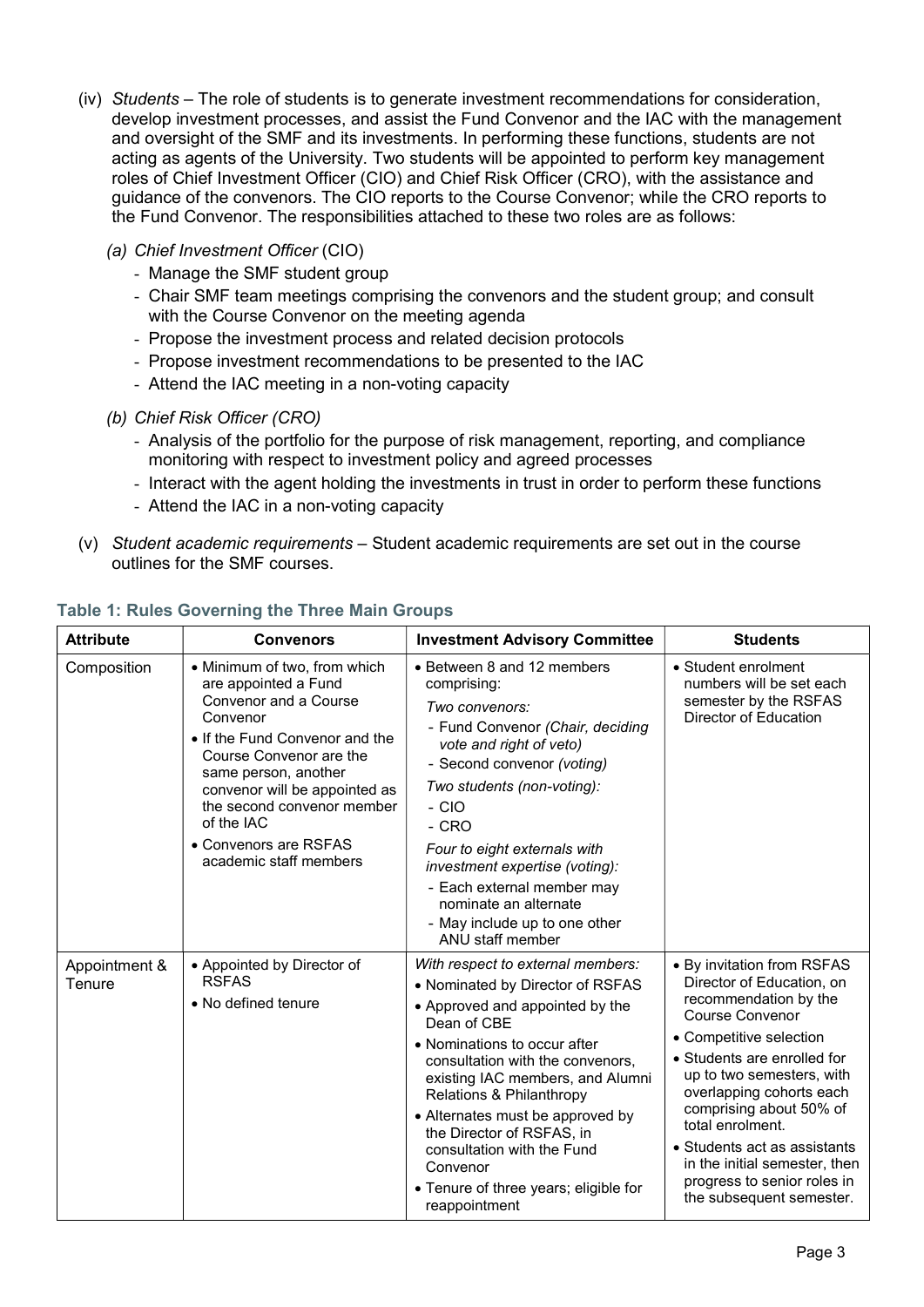# Table 1 (continued)

| <b>Attribute</b>               | <b>Convenors</b>                                                                                                                                                                                                                                                                                                                                                                                                                                                                                                                                                                                                                                                                                                                                                                                                                                                                                      | <b>Investment Advisory Committee</b>                                                                                                                                                                                                                                                                                                                                                                                                                                                                                                                                                                                                                                                               | <b>Students</b>                                                                                                                                                                                                                                                                                                                                                                                                                                                                                                                                                                                                                                                                                                                                                                                                |  |  |
|--------------------------------|-------------------------------------------------------------------------------------------------------------------------------------------------------------------------------------------------------------------------------------------------------------------------------------------------------------------------------------------------------------------------------------------------------------------------------------------------------------------------------------------------------------------------------------------------------------------------------------------------------------------------------------------------------------------------------------------------------------------------------------------------------------------------------------------------------------------------------------------------------------------------------------------------------|----------------------------------------------------------------------------------------------------------------------------------------------------------------------------------------------------------------------------------------------------------------------------------------------------------------------------------------------------------------------------------------------------------------------------------------------------------------------------------------------------------------------------------------------------------------------------------------------------------------------------------------------------------------------------------------------------|----------------------------------------------------------------------------------------------------------------------------------------------------------------------------------------------------------------------------------------------------------------------------------------------------------------------------------------------------------------------------------------------------------------------------------------------------------------------------------------------------------------------------------------------------------------------------------------------------------------------------------------------------------------------------------------------------------------------------------------------------------------------------------------------------------------|--|--|
| Main<br>Responsibilities       | <b>Fund Convenor</b><br>• Delegated responsibility for<br>the investments of the SMF,<br>and ensuring that the SMF is<br>managed in accordance with<br>policy, and any relevant laws<br>and regulations<br>• Implementation of approved<br>investment decisions<br>• Propose the Charter and<br>Governance Structure<br>• Propose investment policy, to<br>be detailed in the Investment<br>Policy Statement (IPS)<br>• Interact with ANU internal<br>and external parties<br>• Pre-approve any public<br>communication<br><b>Course Convenor</b><br>• Authorise investment<br>recommendations to be<br>considered by the IAC<br>• Recommend students to<br>receive invitations to enrol<br>• Assign students to roles<br>• Set agenda for SMF team<br>meetings, in consultation with<br>the CIO<br>• Interact with ANU internal<br>and external parties<br>• Pre-approve any public<br>communication | • Consider investment<br>recommendations proposed by the<br>SMF student group; and provide<br>constructive comments and advice<br>with the aim of furthering learning<br>• Assist with monitoring the portfolio<br>against objectives and investment<br>policy<br>• Consider investment policy as<br>proposed by the Fund Convenor<br>• Endorse the SMF Annual Report<br>• Attend IAC meetings where<br>possible, either in person, by<br>conference call, or through an<br>appointed alternate<br>• External IAC members to provide<br>input into student evaluations<br>• Assist with external engagement<br>and promotion of the SMF<br>• Guard, if not enhance, the<br>University's reputation | • Generate investment<br>recommendations for<br>consideration by the IAC<br>• Develop and maintain the<br>investment process and<br>decision protocols (CIO<br>holds responsibility)<br>• Analyse portfolio for<br>purpose of risk<br>management, reporting<br>and compliance monitoring<br>(CRO holds responsibility)<br>• Engage with external<br>parties as appropriate,<br>with prior approval from a<br>convenor. Comment:<br>Students are not acting as<br>agents of the University.<br>• Assist in devising strategy<br>for implementing<br>investment decisions<br>• Attendance and<br>involvement in SMF team<br>meetings, including<br>participating in peer review<br>of research undertaken<br>and proposed investment<br>recommendations<br>• Help develop the SMF and<br>other enrolled students |  |  |
| Authorities and<br>delegations | <b>Fund Convenor:</b><br>• Undertake investments as<br>endorsed by the IAC, in<br>accordance with investment<br>delegations assigned by the<br>University<br><b>Fund Convenor and Course</b><br><b>Convenor:</b><br>• Make expenditures from the<br>SMF operational budget, in<br>accordance with financial<br>delegations assigned by the<br>Director of RSFAS                                                                                                                                                                                                                                                                                                                                                                                                                                                                                                                                       | • Endorse investment<br>recommendations as proposed by<br>the SMF student group<br>• Endorse the Investment Policy<br>Statement as proposed by the<br><b>Fund Convenor</b>                                                                                                                                                                                                                                                                                                                                                                                                                                                                                                                         | • Nil applicable                                                                                                                                                                                                                                                                                                                                                                                                                                                                                                                                                                                                                                                                                                                                                                                               |  |  |
| Accountability                 | • Accountable to the Director of<br><b>RSFAS</b>                                                                                                                                                                                                                                                                                                                                                                                                                                                                                                                                                                                                                                                                                                                                                                                                                                                      | • Student members of IAC (CIO,<br>CRO) are accountable to the Fund<br>Convenor with respect to their role<br>as IAC members<br>• External members are accountable<br>to the Dean of CBE with respect to<br>diligently performing their role as<br>an IAC member as specified in the<br><b>Charter and Governance Structure</b>                                                                                                                                                                                                                                                                                                                                                                     | • All enrolled students are<br>accountable to the Course<br>Convenor<br>• All students are<br>accountable to the CIO,<br>with the exception of the<br><b>CRO</b><br>• CRO is accountable to the<br><b>Fund Convenor</b>                                                                                                                                                                                                                                                                                                                                                                                                                                                                                                                                                                                        |  |  |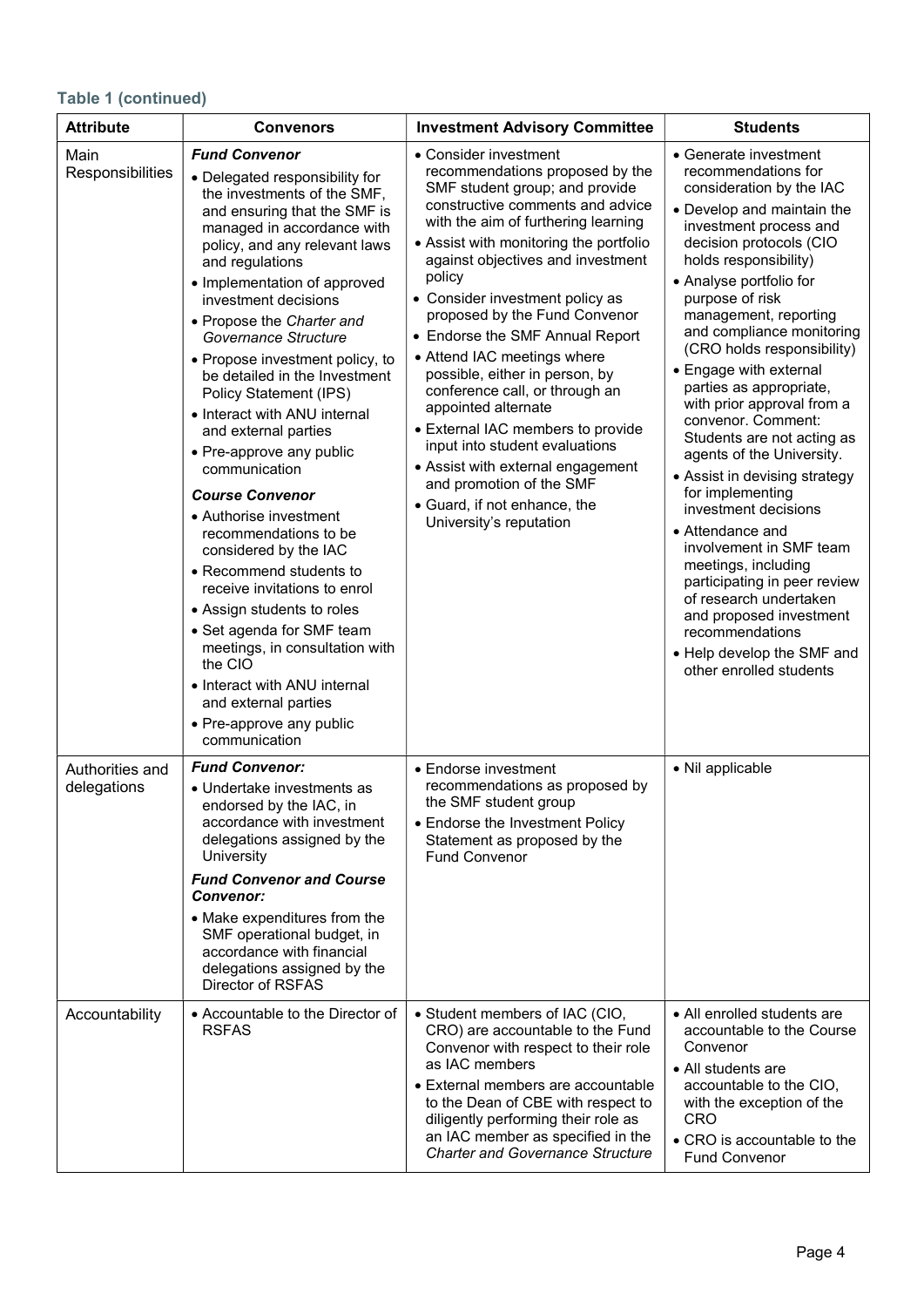# 5. Oversight of SMF Management

Listed below are the parties involved in overseeing the management of the SMF and the function that each fulfils. This list is supplementary to the governing rules outlined in Section 4.

## (i) Vice-Chancellor

- approve the Charter and Governance Structure
- approve investment delegations

## (ii) Dean of CBE

- approve and invite IAC members
- may terminate IAC memberships upon failure or inability to fulfil responsibilities
- provide advice on the Charter and Governance Structure

# (iii) Director of RSFAS

- appoint the Fund Convenor
- appoint the Course Convenor, subject to approval by the RSFAS Director of Education
- nominate IAC members, for appointment by the Dean of CBE
- approve the IPS and the Annual Report, following endorsement by the IAC
- monitor the activities of the SMF for consistency with the Charter and Governance Structure
- provide advice on the Charter and Governance Structure
- set the operational budget for the SMF, and assign delegations to the Fund Convenor and the Course Convenor to make expenditures against that budget
- approve communications for public release

# (iv) Director of Education, RSFAS

- approve the Course Convenor
- determine the use of distributions, subject to donor direction
- approve and invite students to be admitted to the SMF courses

# (v) ANU Chief Financial Officer (CFO) and Director of Investment Office

- receives reports on the SMF portfolio holdings and compliance with the University's Socially Responsible Investment (SRI) policy; facilitated through SMF Quarterly Reviews and Annual Report (refer Section 9).
- kept informed of custodial arrangements for SMF investments
- provide advice on the Charter and Governance Structure

## (vi) ANU Alumni Relations and Philanthropy office

- provide advice on IAC membership
- provide advice on use of distributions
- provide advice on the Charter and Governance Structure

# (vii) ANU Corporate Governance and Risk Office and Legal Office

- provide advice on the Charter and Governance Structure

## (viii) Board of Governors of Endowment for Excellence

- informed of the activities of the SMF via the Annual Report

Table 2 appearing in the Appendix provides a summary matrix of the main functions and roles, incorporating both the management groups and those providing oversight.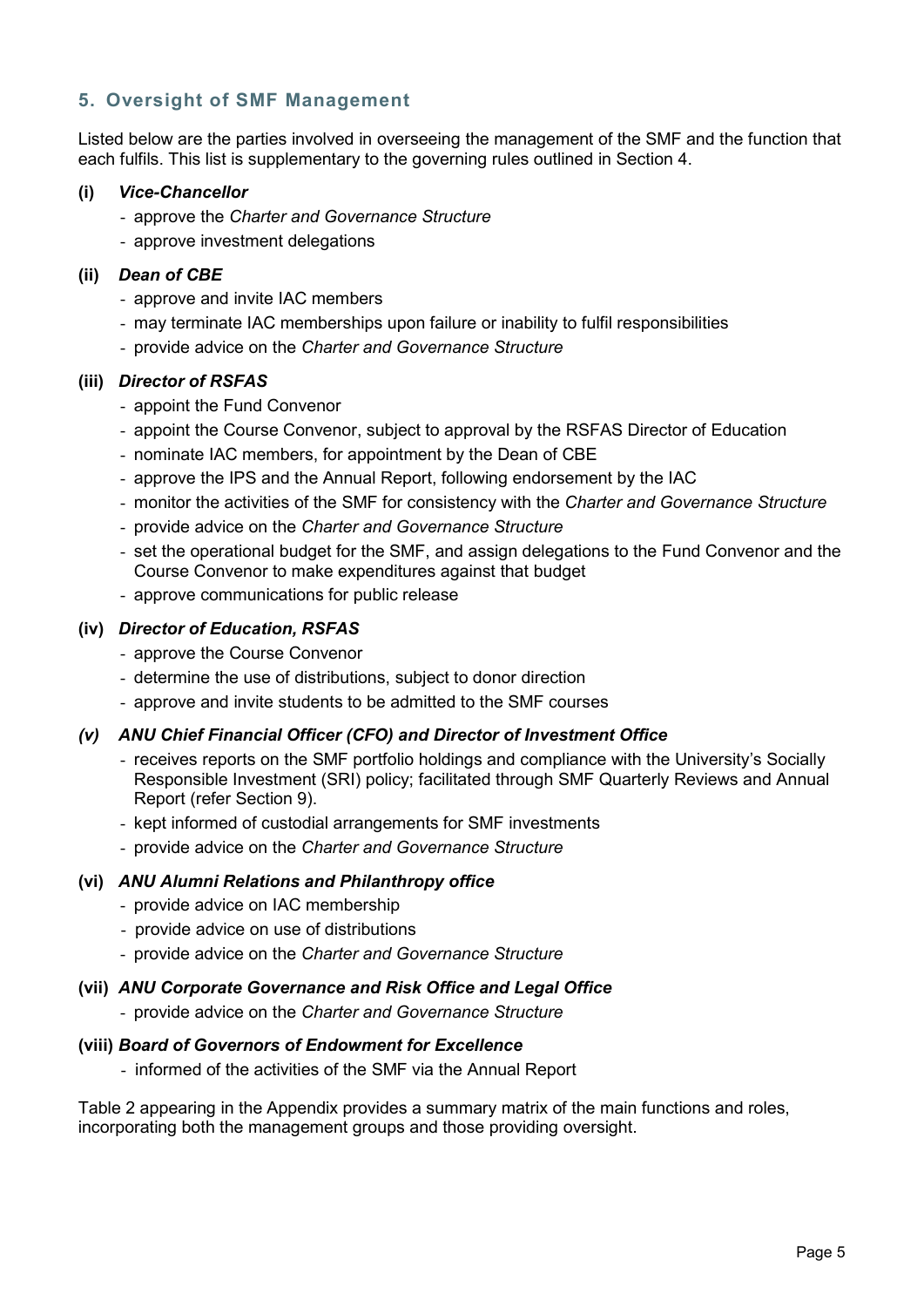# 6. Investment Governance and Procedures

Figure 1 sets out the SMF governance structure as it pertains to the management of SMF investments. It shows the main units involved, their primary functions, the hard reporting lines (solid arrows) and the notable working relationships (dashed arrows). Figure 1 should be read in conjunction with Section 4 and Section 5.

## Procedure for Making Changes to the SMF Portfolio

Changes to the SMF portfolio may be made under three conditions:

- (a) Following endorsement of an investment recommendation by the IAC, providing that the recommendation does not contravene a policy of the SMF or the University;
- (b) A portfolio change becomes necessary in order for the SMF to comply with policy;
- (c) In response to cash flows into, or out of, the fund, e.g. contributions, distributions.

## Portfolio Changes During the Normal Course of Operations:

The SMF investment governance structure envisages the following procedure during the 'normal course of operations' under which investment recommendations are generated by the student group:

- Investment research is undertaken by student investment teams. Teams are given a specific mandate, e.g. identification of individual stock investments, asset allocation, or so on. The research occurs under instruction from the convenors.
- A research report and investment recommendation is generated, which is reviewed by members of the SMF student group and the convenors. The review process includes a presentation and discussion at an SMF team meeting comprising both the SMF student group and the convenors.
- The CIO proposes investment recommendations to be considered by the IAC, subject to Course Convenor approval. Recommendations must include a buy and sell side.
- The IAC decides whether to endorse the investment recommendation, or otherwise reject the recommendation or request additional work. Students may be invited to attend an IAC meeting to pitch their recommendation.
- Endorsed investment recommendations are implemented through a broker by the Fund Convenor, providing that the recommendation does not contravene policy. An *Implementation Team* comprising of students may be appointed to provide analysis on optimising execution.

## Portfolio Changes in Other Circumstances

The following procedures govern changes to the SMF portfolio under other circumstances:

- Contravention of policy If the portfolio comes into breach of any policy that governs its operations, including the SMF investment policy or any policy of the University, then the Fund Convenor must take action to address that breach as soon as practically feasible.
- Cash flows The Fund Convenor may exercise discretion in making changes to the portfolio in response to either cash inflows, or the need to liquidate assets in order to satisfy distributions, subject to any direction in SMF Investment Policy Statement on how this discretion is exercised.
- Exceptional circumstances that threaten long-term fund value If circumstances emerge where the long-term real value of the fund is placed at significant risk, the Fund Convenor may generate a recommendation for changes to the portfolio in order to protect the fund; and then present the recommendation to the IAC for consideration and potential endorsement. It is envisaged that this would occur only in exceptional circumstances, such as in response to significant developments that adversely impact on an SMF investment when the relevant students are unable to react in a timely manner (e.g. over the end-year break).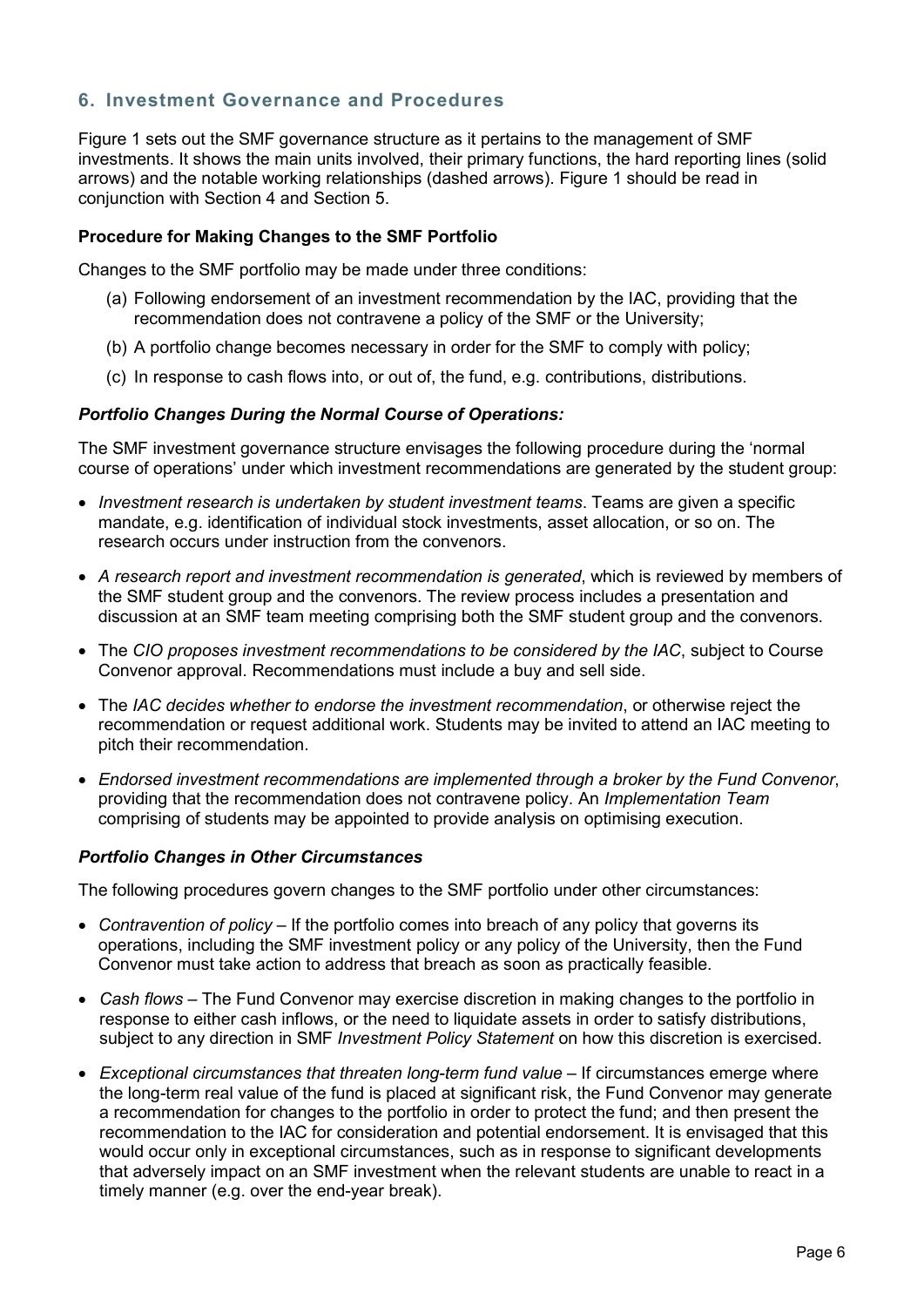# Review and Oversight of Investments

- The Fund Convenor holds responsibility for the investments of the SMF, and the delegated authority to make investments. They have the right of veto over any approved investment recommendations that are inconsistent with policy; and responsibility to make changes to the portfolio if it comes into breach of policy.
- The IAC assists with monitoring the portfolio for consistency with investment policy.
- The Risk and Compliance Team is responsible for analysis of the portfolio for the purpose of performance evaluation, risk management and compliance monitoring. The Risk and Compliance Team comprises of students. It is led by the CRO, who reports to the Fund Convenor and is a (non-voting) member of the IAC. This helps ensure that portfolio complies with policy, and that investment recommendations are only endorsed if they comply with policy.

# **Other**

- Investments are held in trust by an agent, which could be either a custodian, a sponsoring broker or an equivalent entity such as an investment platform. The Risk and Compliance Team provides a point of contact with the agent that holds the investments for the purpose of extracting data in order to monitor, analyse and report on the portfolio and investment activity.
- A Relationship Team comprising of students may be appointed to facilitate reporting and the communication of investment and other activities of the SMF to external parties. The activities of the Relationship Team are subject to requirement that they receive prior approval for any engagement with external parties from a convenor; and that any public communication is subject to prior approval by a convenor and the Director of RSFAS, after consultation with the Director of Strategic Communications and Public Affairs.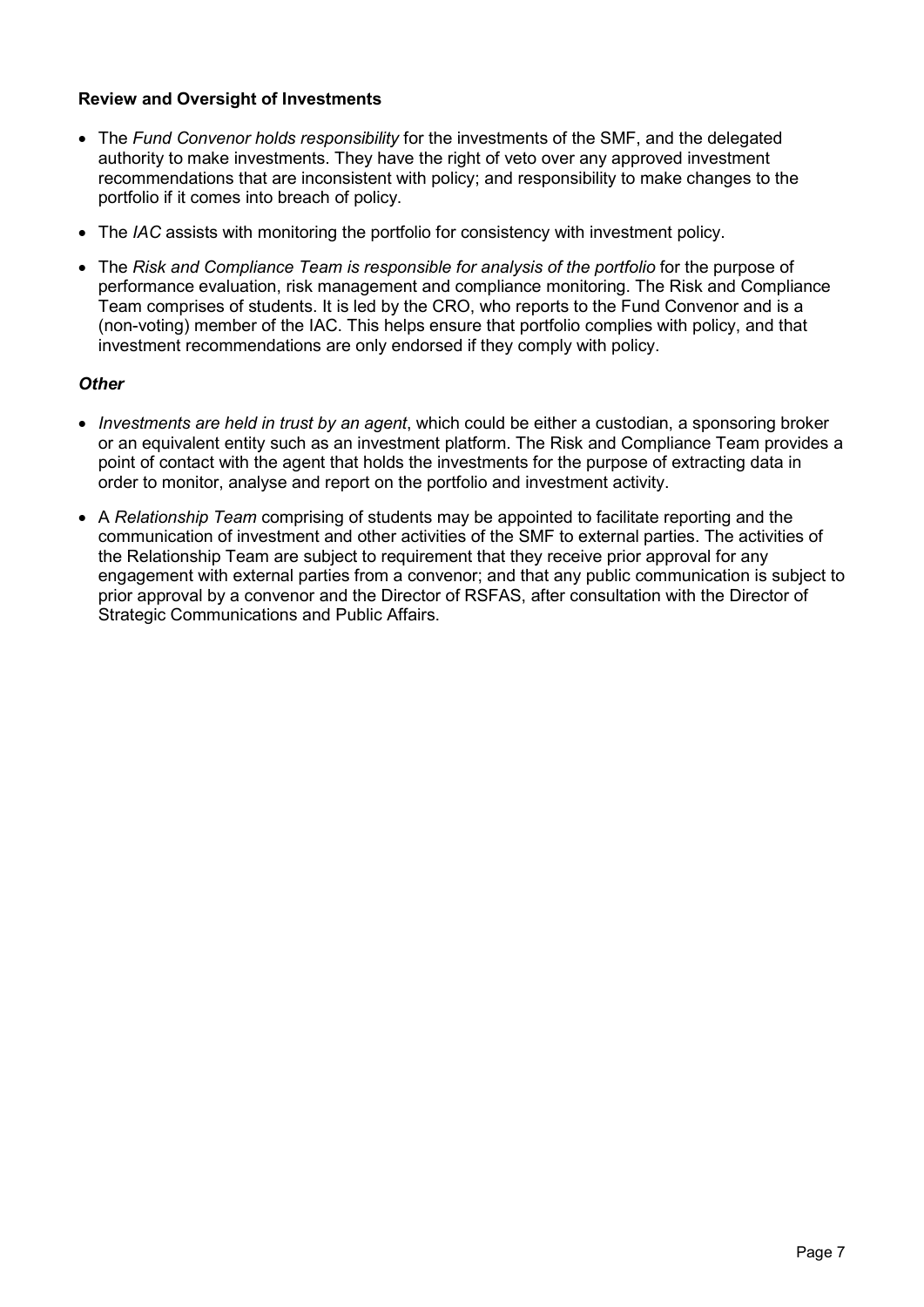## Figure 1: SMF Investment Governance Structure

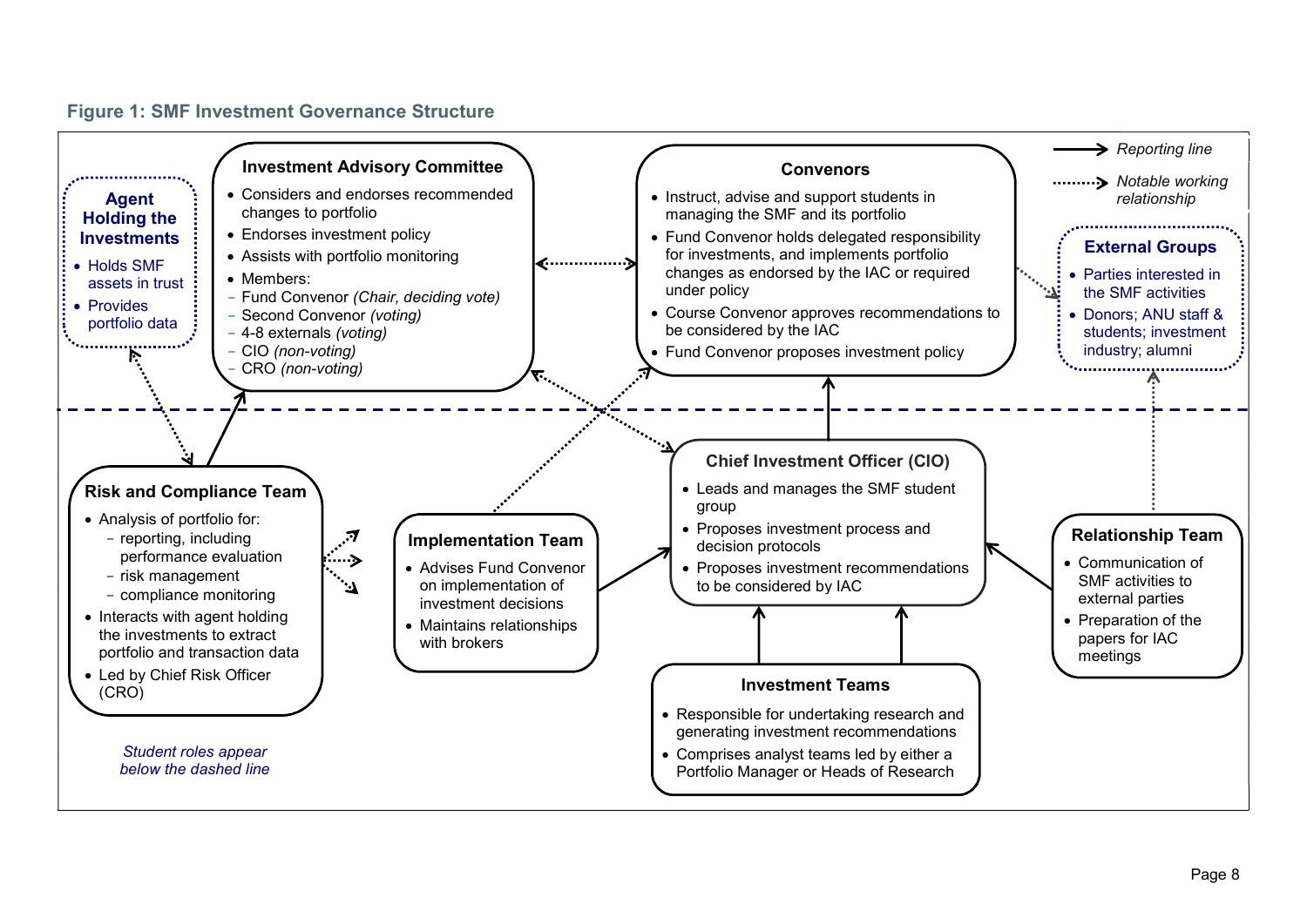# 7. Risk

This section identifies the relevant risks to be taken into account in managing the SMF. For each risk, an outline is provided of its nature, significance, the tolerance for accepting the risk, and mitigating strategies that the SMF is expected to pursue.

## (i) Investment risk

- Nature Failure to generate sufficient returns to maintain the real value of funds invested over the long run. This may result from suffering a permanent loss in value from investments that is uncompensated by returns generated elsewhere in the portfolio.
- Significance Medium. Whereas generating sufficient returns is necessary to support the real value of distributions over the long term, the consequence of not doing so would be that the amount available to support philanthropic activities is diminished rather than nullified.
- Tolerance High. The fact that the SMF is established with learning as well as investment objectives increases the tolerance for investment losses incurred during the learning process. Further, acceptance of investment risk is required to generate the possibility of higher returns. A long-term horizon affords the opportunity to recover from transitory losses.
- Mitigation Risk monitoring and controls to be incorporated into investment policy and the investment process. CRO is a member of the IAC to assist with risk monitoring.

## (ii) Reputational risk

- Nature SMF activities give rise to an adverse public opinion about ANU or CBE.
- Significance High. It is paramount that ANU continues to be viewed as an organisation of the highest integrity.
- Tolerance Low.
- Mitigation IAC should consider reputational risk in endorsing investment recommendations. Convenors will oversee and monitor the activities of students, especially interactions with external parties, to help ensure that students do nothing that may threaten the reputation of either ANU or CBE. Director of RSFAS and both convenors required to preapprove any public communications, after consultation with the Director of Strategic Communications and Public Affairs.

## (iii) Personnel risk

- Nature Investment performance, or the ability to successfully undertake operations, suffers due to the loss of key persons on which the SMF is relying.
- Significance Medium. This risk manifests largely as a form of investment risk, although there may be some implications for reputation at the margin.
- Tolerance High. This risk should be managed, rather than avoided.
- Mitigation Reliance on single individuals should be limited where possible. Strategies include: the ongoing appointment of at least two convenors; SMF team involvement in the formulation of investment recommendations; and the use of two rolling and overlapping cohorts of students to provide adequate analytical support and continuity in decision making.

## (iv) Liquidity risk

- Nature The fund has insufficient liquidity at hand to meet promised distributions.
- Significance Low. It is probable that the cash flow from investment income will cover the majority if not all of the distributions. If this does not prove to be the case, it is likely that the portfolio would contain more than ample listed assets that may be liquidated at short notice. The SMF benefits from permanent capital and is not subject to redemptions.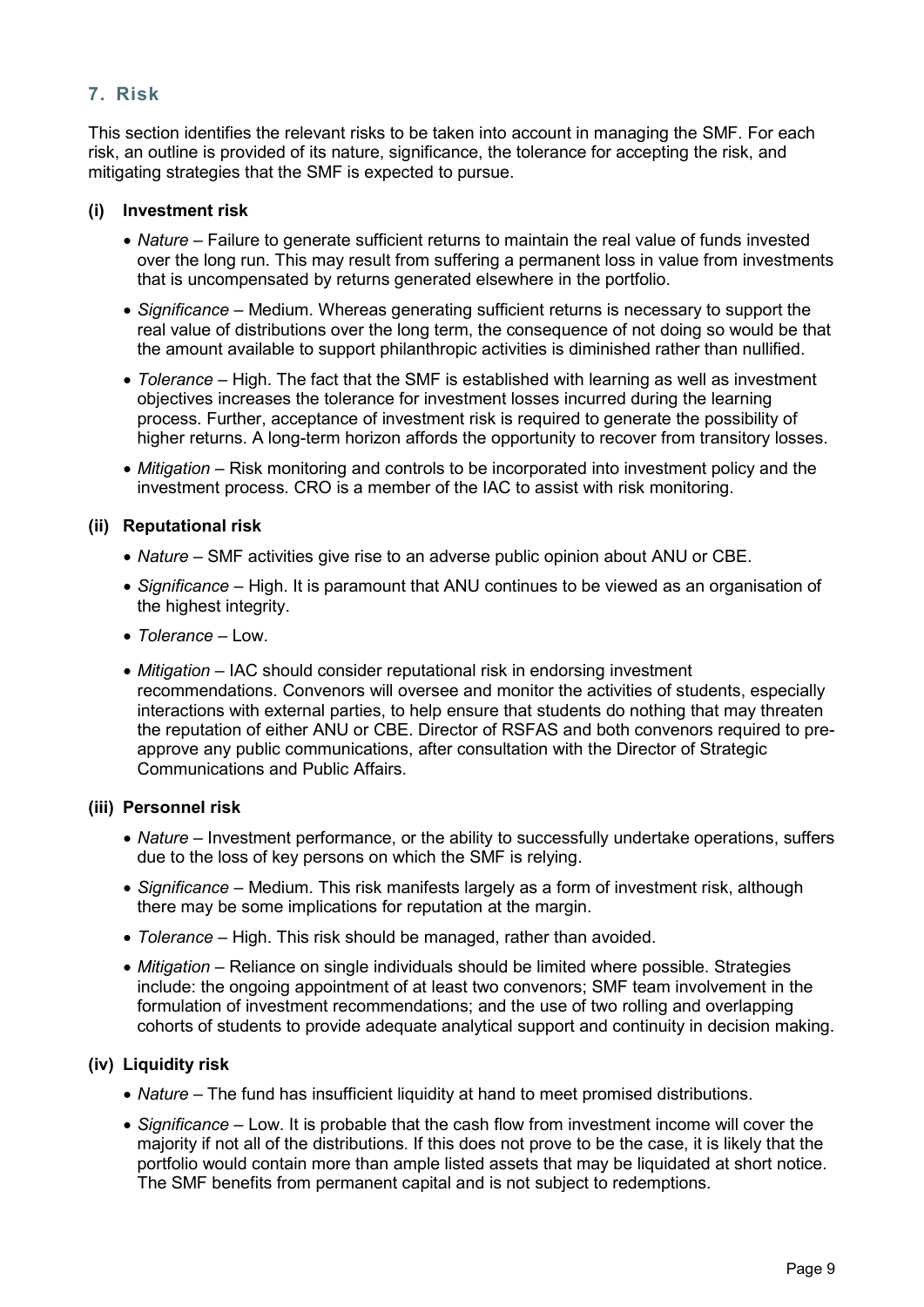- Tolerance High. In the very unlikely event that the SMF cannot find sufficient liquidity to immediately satisfy distributions, an appeal could be made to RSFAS or CBE to cover the shortfall on a temporary basis.
- *Mitigation* The Risk and Compliance Team will be required to monitor liquidity, and plan for sufficient liquid assets to be available to meet distributions when they fall due.

## (v) Counterparty risk

- Nature Given that the SMF assets will be held in trust, counterparty risk relates to broker failure during the course of trade execution, or breach of duty.
- Significance Low. Even if broker failure occurs, this may not be during trades, and is likely to involve a limited slice of the portfolio. There would also be various avenues for recourse.
- Tolerance High. Any losses through counterparty risk would be an outlier with probably limited impact. This risk is not a major concern given the nature of the SMFs operations.
- Mitigation Agents used by the SMF should be reputable and well-capitalised. Derivatives that are not exchange-traded should not be included on the list of authorised investments.

# 8. Distribution Policy

## (i) Distribution Amount

The distributable amount will be based on the same annual distribution rate for the ANU general endowment funds at that time.

## (ii) Use of Distributions

The use of distributions is determined by the RSFAS Director of Education, subject to any specific direction made by a donor to the fund at the time of donation. The use of distributions is to be decided after taking advice from the Alumni Relations and Philanthropy office, the Director of RSFAS, the convenors, the IAC, the SMF student group, and the donor where appropriate. Distributions must be used to fund philanthropic activities aimed at advancing learning for the students of the University, such as scholarships and academic prizes.

# 9. Reporting

The reports listed below are to be produced and distributed as outlined. Any public communication and additions to distribution lists must first be approved by both convenors and the Director of RSAFS, after consultation with the Director of Strategic Communications and Public Affairs.

## (i) Annual Report

- Frequency Yearly, distributed prior to  $30<sup>th</sup>$  April following the end of the reporting year
- Author Fund Convenor, with assistance of Relationship and Risk and Compliance Teams
- Approval Director of RSFAS, subject to endorsement by the IAC, and after consultation with the ANU Alumni Relations and Philanthropy office.
- External distribution
	- CFO
	- Director of Investment Office
	- Dean of CBE
	- Board of Directors of Endowment for Excellence
	- SMF donors
	- Alumni Relations and Philanthropy
	- Other persons requesting to be on the distribution list, and approved by both the Fund Convenor and the Course Convenor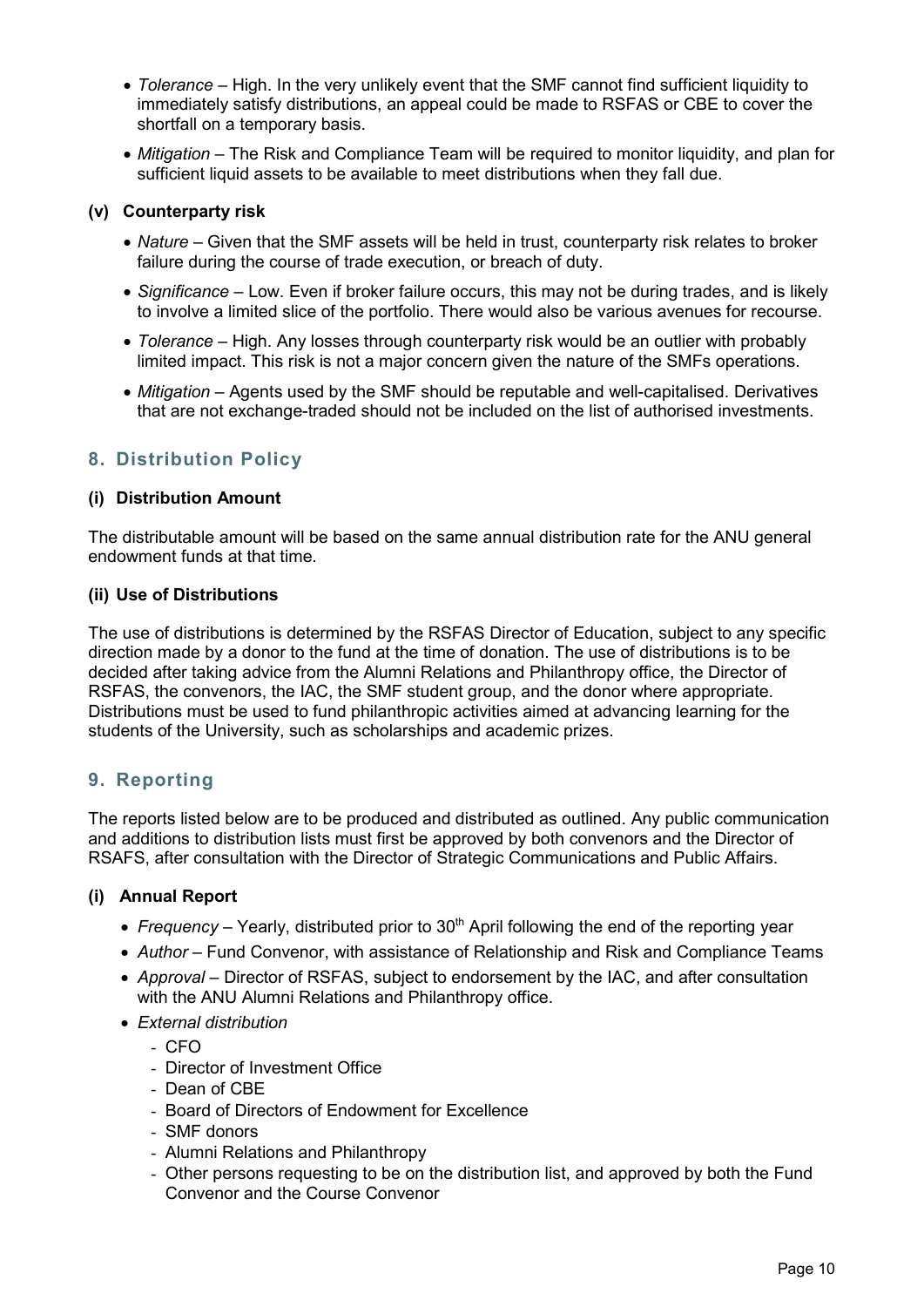- Required content
	- Fund Convenor report
	- Course Convenor report
	- CIO report
	- Review of performance against objectives
	- Portfolio overview at year-end
	- Socially Responsible Investing: Final Report, incorporating a statement attesting to compliance with the University's Socially Responsible Investment policy, including identification of any deviations from the policy and plans to address those deviations
	- Full set of audited annual accounts
	- List of key activities undertaken during the year
	- Personnel involved and roles, including students and IAC members

# (ii) Quarterly Review

- Frequency Quarterly, after end of each quarter
- Author Relationship Team, with assistance of Risk and Compliance Team
- Approval Fund Convenor and Course Convenor
- External distribution
	- CFO
	- Director of Investment Office
	- Director of RSFAS
	- Dean of CBE
	- SMF donors
	- Alumni Relations and Philanthropy
	- Other persons requesting to be on the distribution list, and approved by both the Fund Convenor and the Course Convenor
- Required content
	- CIO commentary
	- Review of performance for the quarter
	- Portfolio overview at quarter-end
	- Portfolio changes made during the quarter
	- Socially Responsible Investing: Interim Report
	- Activities undertaken during the quarter, including: research reports produced, meetings held and main matters discussed, decisions made

# (iii) Newsletter

- Frequency Irregular, as required and appropriate
- Author Relationship Team
- Approval Fund Convenor and Course Convenor
- External distribution
	- Director of RSFAS
	- Dean of CBE
	- SMF donors
	- Alumni Relations and Philanthropy
	- Other persons requesting to be on the distribution list, and approved by both the Fund Convenor and the Course Convenor
- Required content Free-form: whatever may be of interest to readers.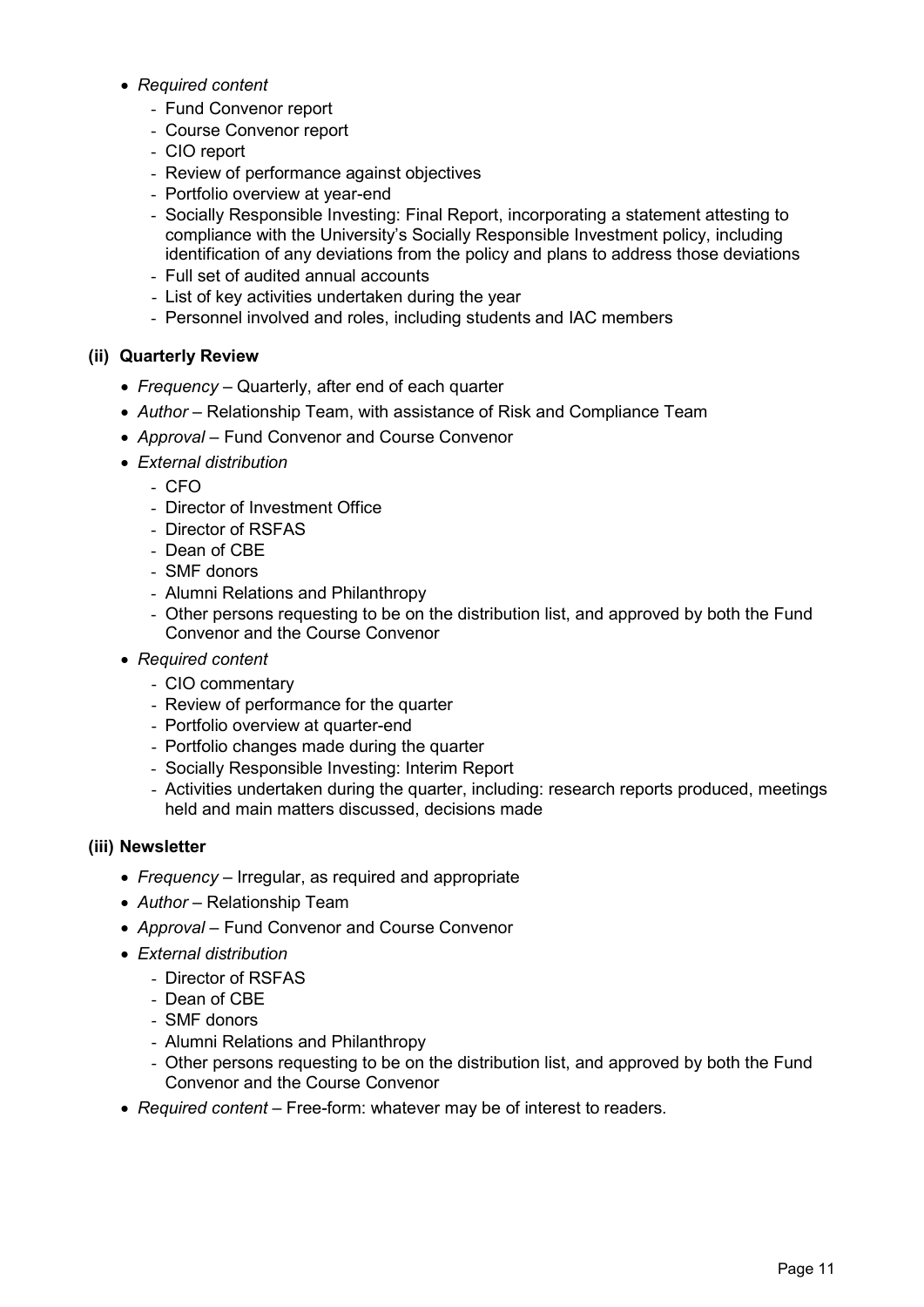# 10. Investment Advisory Committee Meeting Procedures

The composition, governing rules and roles of the IAC were detailed in Section 4 and Section 5. The operating procedures with respect to the conduct of IAC meetings are set out below.

- (i) The IAC will meet as needed to consider matters requiring its approval or advice, subject to a minimum of three meetings per half year. Three meetings will be provisionally scheduled at the beginning of each semester by prior agreement with IAC members.
- (ii) The Fund Convenor will act as Chair, and is responsible for calling and arranging meetings, including deciding if an unscheduled meeting is required. The Fund Convenor may delegate these tasks to the other convenor acting as an IAC member, including Chairing of meetings in instances where the Fund Convenor is unable to attend.
- (iii) IAC members will be provided with an agenda and any required readings (such as investment reports) in ample time to allow them to give them due consideration prior to the meeting, subject to a minimum lead time of four business days.
- (iv) A quorum shall consist of at least five IAC members, including at least three external members or their alternates and one convenor.
- (v) The Chair may invite members of the SMF student group to attend, either to pitch an investment recommendation, take minutes, or observe the proceedings.
- (vi) If the IAC is unable to reach a clear consensus over a matter it is required to consider, the decision will be put to a vote. In this situation, a motion will be carried by a simple majority of IAC members holding full voting rights, which includes any external members or their alternates and the second convenor (as defined in Section 4). In the event of a tied vote, the Chair has the deciding vote.
- (vii) IAC members who cannot attend either in person or via their alternate may make their preferences known to the IAC via email to the Chair. The Chair must advise the meeting of these preferences, and take them into consideration in the event of a tied vote.
- (viii) Nominated and approved alternates attending in the stead of an external IAC member carry the full and complete delegation of the voting rights of that member.
- (ix) The Fund Convenor has the right of veto over decisions on the grounds that the investment is inconsistent with the Charter and Governance Structure, the SMF Investment Policy Statement, or the policies of the University. Otherwise the Fund Convenor must accept and implement the decision.
- (x) The Chair will arrange secretarial support for the IAC; and ensure that minutes are maintained and circulated. Records of meeting papers and minutes must be kept as required by University policies and procedures.
- (xi) At the beginning of each meeting, the Chair will ask IAC members to declare any material personal interests that would give rise to a conflict of interest as an IAC member, or with regard to the discussion or voting related to any matters on the agenda. In the event of a conflict of interest, the member must exclude themselves from any involvement in the related discussions and voting, which will be appropriately recorded in the minutes.

# 11. Review and Revisions

The Fund Convenor is responsible for ensuring that the Charter and Governance Structure is reviewed at least once every three years. Any revisions are to be proposed by the Fund Convenor in consultation with the Director of RSFAS and the Course Convenor. Advice should be taken from appropriate staff within Administration and Planning before the revisions are presented to the Vice-Chancellor for approval and ratification.

Prepared by: Geoff Warren, SMF Fund Convenor, 19th May, 2017 Approved by Vice-Chancellor via memo dated 30<sup>th</sup> May, 2017